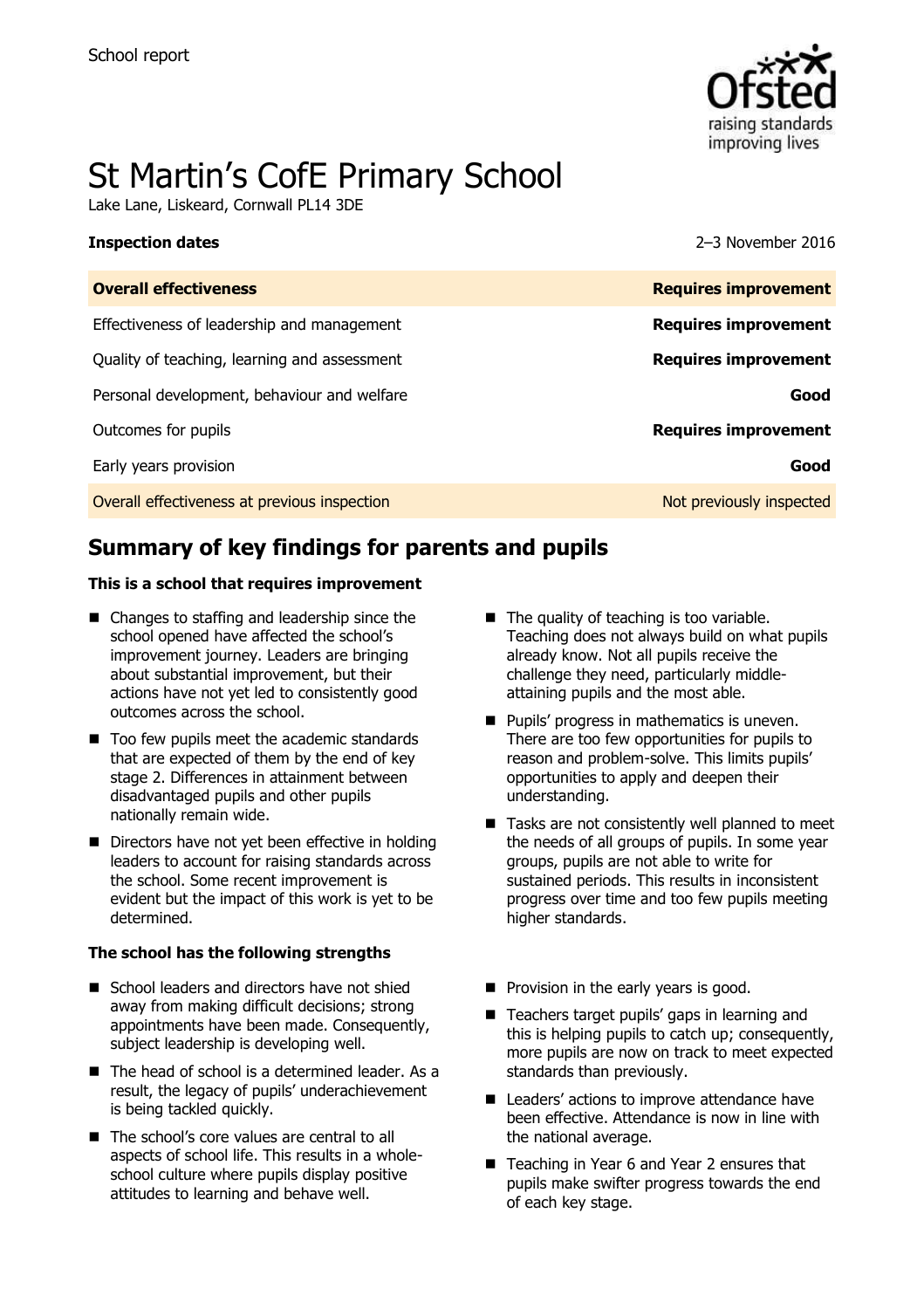

# **Full report**

### **What does the school need to do to improve further?**

- Strengthen the quality of leadership and management by ensuring that:
	- directors hold leaders to account so that all pupils make consistently good progress from their starting points, including disadvantaged pupils
	- directors ensure that leadership structure and use of external support across the school have greater impact on raising pupils' standards
	- senior leaders work more closely with parents and carers in ensuring that their concerns are acted on and resolved successfully.
- **IMPROVE THE QUALITY OF TEACHT AND READLER** in the straining so that pupils' achievement is consistently good by ensuring that:
	- tasks planned for all pupils build on what pupils already know and provide sufficient challenge for all groups of pupils, including middle-attaining and the most able
	- differences between the attainment of disadvantaged pupils and other pupils nationally diminish quickly so that these pupils are well prepared for the next stage of their education
	- pupils know how to apply writing skills across the curriculum and are able to write at greater length and depth
	- pupils have sufficient opportunities to reason, problem-solve and apply their understanding of mathematics in a wide range of contexts.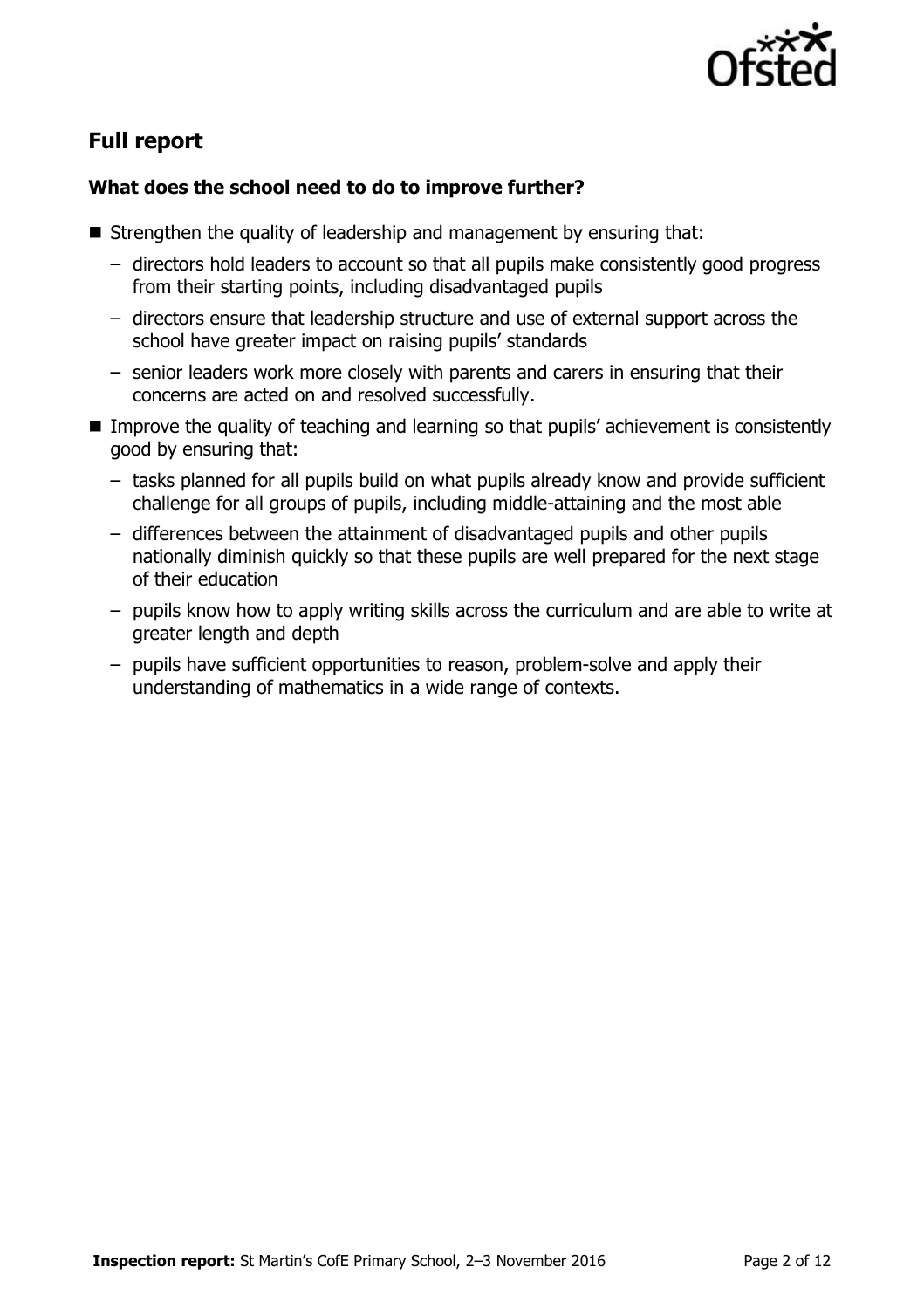

## **Inspection judgements**

### **Effectiveness of leadership and management Requires improvement**

- Leaders have not acted quickly enough to raise attainment in mathematics, reading and writing. Too few pupils meet the academic standards that are expected for their age. As a result, some pupils are not well prepared for secondary school because their basic skills in reading, writing and mathematics are not secure. In 2016, leaders' robust actions ensured that progress across Year 6 was rapid, but this did not fully make amends for the weak teaching pupils received further down the school. Therefore, academic standards for this year group remained too low.
- Leaders actively track the additional funding to support disadvantaged pupils. Additional teaching staff are funded to ensure that pupils' gaps in learning are filled. Forest school, breakfast club and additional homework clubs also ensure that pupils' emotional needs are met well. While improving, the difference between the attainment of disadvantaged pupils and other pupils nationally remains wide, particularly in reading, mathematics, and grammar, punctuation and spelling. As a result, too few disadvantaged pupils are well prepared for secondary school.
- The academy principal provides timely strategic leadership for the school. For example, she has prioritised strengthening leadership in mathematics across the trust. As a result, all staff have been trained in an approach to deepen pupils' understanding in mathematics. The work of subject leaders within the trust is beginning to take hold at this school and teachers' subject knowledge is improving. As a result, the teaching of mathematical calculations across the school is also improving. However, opportunities for pupils to use their mathematical skills to solve problems are too limited.
- Leaders' self-evaluation of the school's performance is precise. Leaders are working on the right aspects for improvement; however, their actions have not yet led to outcomes that are consistently good. The academy principal and her team know what needs to be done next to strengthen teaching so that pupils catch up quickly and outcomes become consistently good.
- Clear systems are in place to check the performance of staff. The academy principal and head of school ensure that staff have support to further improve their practice. Consequently, teaching is improving and more pupils are on track to meet expected standards across the school than previously. However, a sharper focus on checking the progress of pupils from their different starting points is required so that inconsistencies in progress are fully ironed out.
- **Parents' views of how well the school is led and managed are mixed. The majority of** parents spoken to during the inspection were supportive of the school. However, responses through the online Parent View questionnaire and text messages were more variable. Some parents raised issues around the quality of teaching and progress their children are making. A number of parents raised concerns about the effectiveness of communication to parents and how quickly issues raised are resolved. Inspection evidence confirms that senior leaders and governors are resolute in their aim to raise standards across the school. Nevertheless, senior leaders are keen to strengthen communications with parents and carers to ensure that their improvement strategies are explained clearly and that all parental concerns are investigated thoroughly and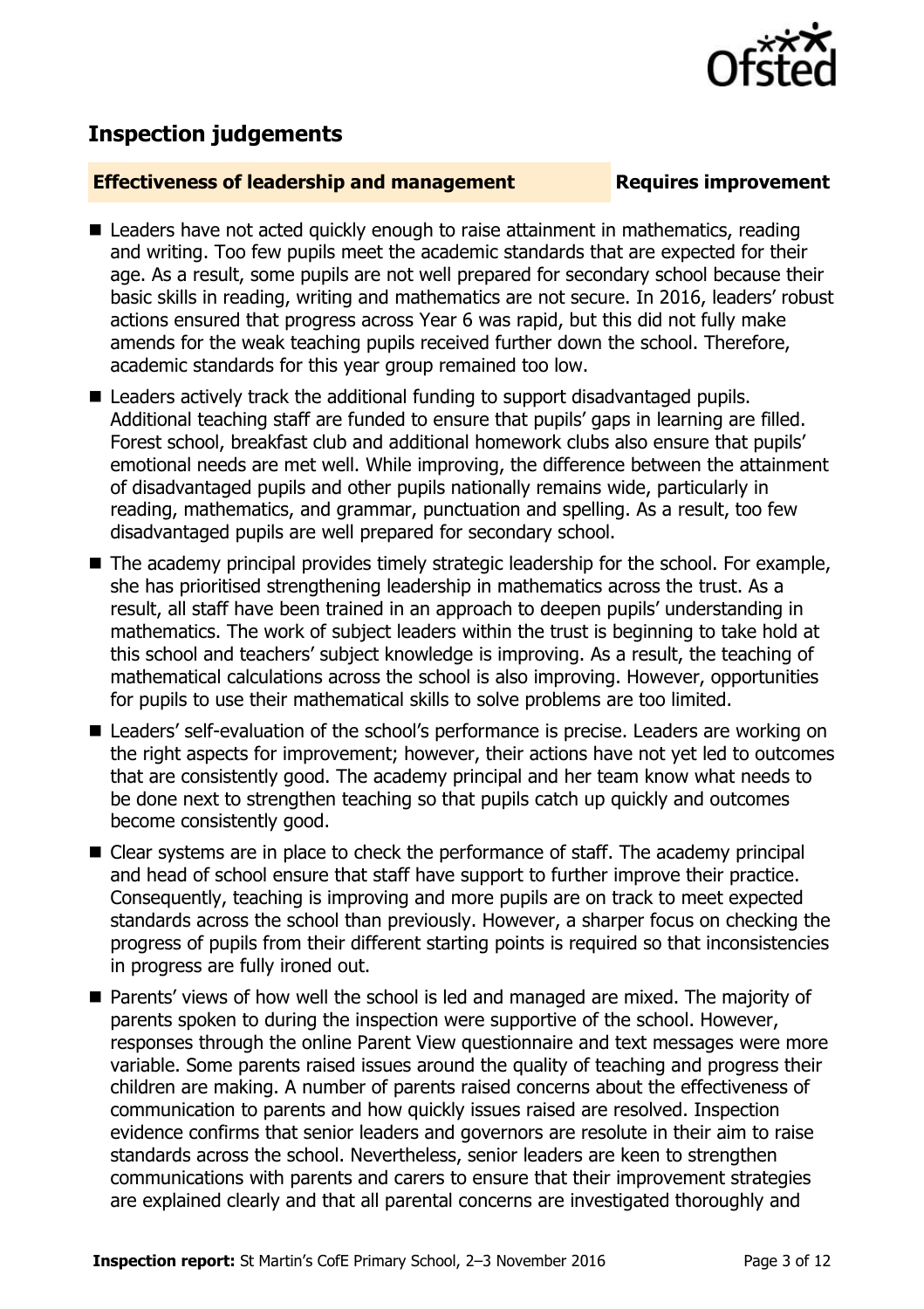

resolved quickly.

- Subject leadership is developing well. For example, leaders' checking of pupils' work in books and planning scrutiny enable them to measure the impact of school policies such as using success criteria in lessons and the quality of feedback. However, their checks on teaching and learning are not tightly focused on raising pupils' achievement from their different starting points. Consequently, inconsistencies are not picked up quickly enough. This results in progress in books that is uneven for some groups of pupils, including middle-attaining pupils and the most able.
- **Pupils experience a wide range of subjects. For example, inspectors observed pupils** producing work in the style of Charles Rennie Mackintosh. Pupils were captivated by this work and showed resilience to tackle the challenges set for them. Visits and visitors are used creatively to capture pupils' interest and provide a hook into topic work.
- The school's curriculum promotes fundamental British values and spiritual, moral, social and cultural development particularly well. The school's core values are very securely embedded and played out in all aspects of the school's work. Consequently, pupils show mutual respect for one another and a strong sense of right and wrong. Pupils talk very positively about the voice of pupils and how the school models skills such as democracy through school council elections. Sports premium funding is used to good effect and results in higher engagement of pupils in a wide range of sports.

### **Governance of the school**

- Directors have not challenged leaders robustly enough to raise academic standards across the school. Determined efforts have been made to balance support and challenge across a very turbulent time in recent years. A collective commitment from current directors is ensuring that strong teaching appointments have been made, and pupils' progress is now quickening.
- Recent planned changes to increase directors' challenge and raise accountability are in their infancy. Consequently, it is too early for their impact in this respect to be determined.
- Additional funding is tracked by leaders in the school. However, there has been insufficient focus on ensuring that pupils make strong progress from their different starting points. This results in too few disadvantaged pupils meeting standards that are expected of pupils nationally.
- **Positive decisions have been taken to employ external support for the school. However,** a clearer focus on raising pupil achievement is required. External challenge visits are not yet regular enough or sufficiently focused on ensuring that teaching and pupils' achievement is consistently good.

### **Safeguarding**

■ The arrangements for safeguarding are effective. However, some aspects of training and recording could be strengthened. The school is thorough in recording concerns and leaders work in close cooperation with external agencies to ensure that pupils get the right support. Staff take their duty to report concerns very seriously. They articulated to inspectors very clearly about the importance of following up and checking that everything is being done to support vulnerable pupils and their families in a timely way.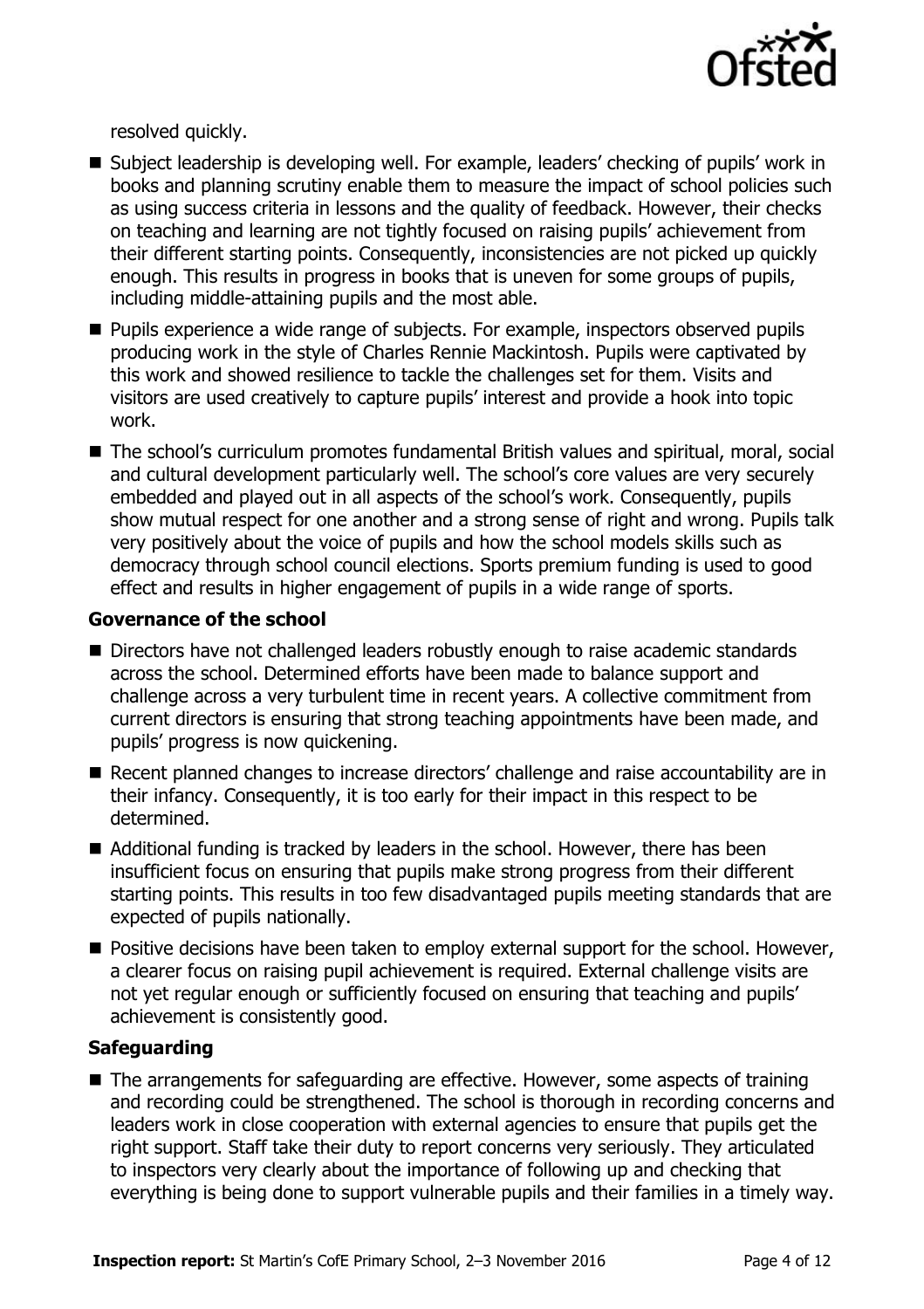

- $\blacksquare$  The monitoring of progress for pupils in local authority care is meticulous. The attendance of vulnerable pupils is tracked effectively and, as a result, attendance for this group of pupils is high.
- Staff have completed training appropriately. However, some aspects of training need to become further embedded across the full staff team. For example, records confirm that all staff have completed recent safeguarding training, but a small number of staff were less secure in the school's approach to keeping children safe from the dangers of extremism and radicalisation, or sexual exploitation.
- Any pupils taken off the school's admissions register are quickly referred to the local authority and procedures followed. Statutory safeguarding requirements are met.

### **Quality of teaching, learning and assessment France Requires improvement**

- The quality of teaching is improving. However, inconsistencies in teaching have not been fully overcome so teaching is not yet good overall. The impact of teaching on pupils' learning is too variable.
- The quality of work in writing books is inconsistent. In some classes, teachers do not plan tasks to precisely match pupils' needs. This is because teachers do not sufficiently take pupils' starting points into account when planning work. Sometimes work is too easy for the most able pupils. Sometimes expectations for middle-attaining pupils are not high enough or work on offer for lower-attaining pupils does not sufficiently support next steps in learning. Spelling is a weakness in some classes. As a result, progress in books is uneven for some groups and year groups. Pupils' books show that their writing skills are under-developed and this hinders the progress that they make.
- The school has developed a clear system for providing feedback to pupils about their learning. Many teachers provide feedback effectively to address misconceptions and so pupils learn from their mistakes. However, inconsistencies remain; sometimes teacher feedback is not focused on the right aspects for development or it is not matched to the needs of pupils and so pupils are not helped to move forward in their learning.
- Access to whole-class learning time for pupils who have special educational needs and/or disabilities is not consistently effective. Sometimes pupils find it difficult to access tasks because they are not well matched to their needs. Conversely, small-group intervention results in pupils making strong progress because activities are precisely matched to their needs. However, because whole-class teaching is too variable overall, some pupils make uneven progress, particularly in writing and mathematics.
- Well-thought-out visits support the curriculum on offer. However, these are not fully maximised to deepen pupils' learning and provide a stimulus for further learning back at school. Pupils are not able to write for sustained periods, especially at key stage 1 and lower key stage 2.
- Recent work to develop fluency and consistency in calculating strategies in mathematics is developing well. However, teachers provide too limited opportunities for pupils to reason and to apply their knowledge and understanding to problem-solving scenarios. Consequently, too few pupils receive work that enables them to be working at the highest levels across the school.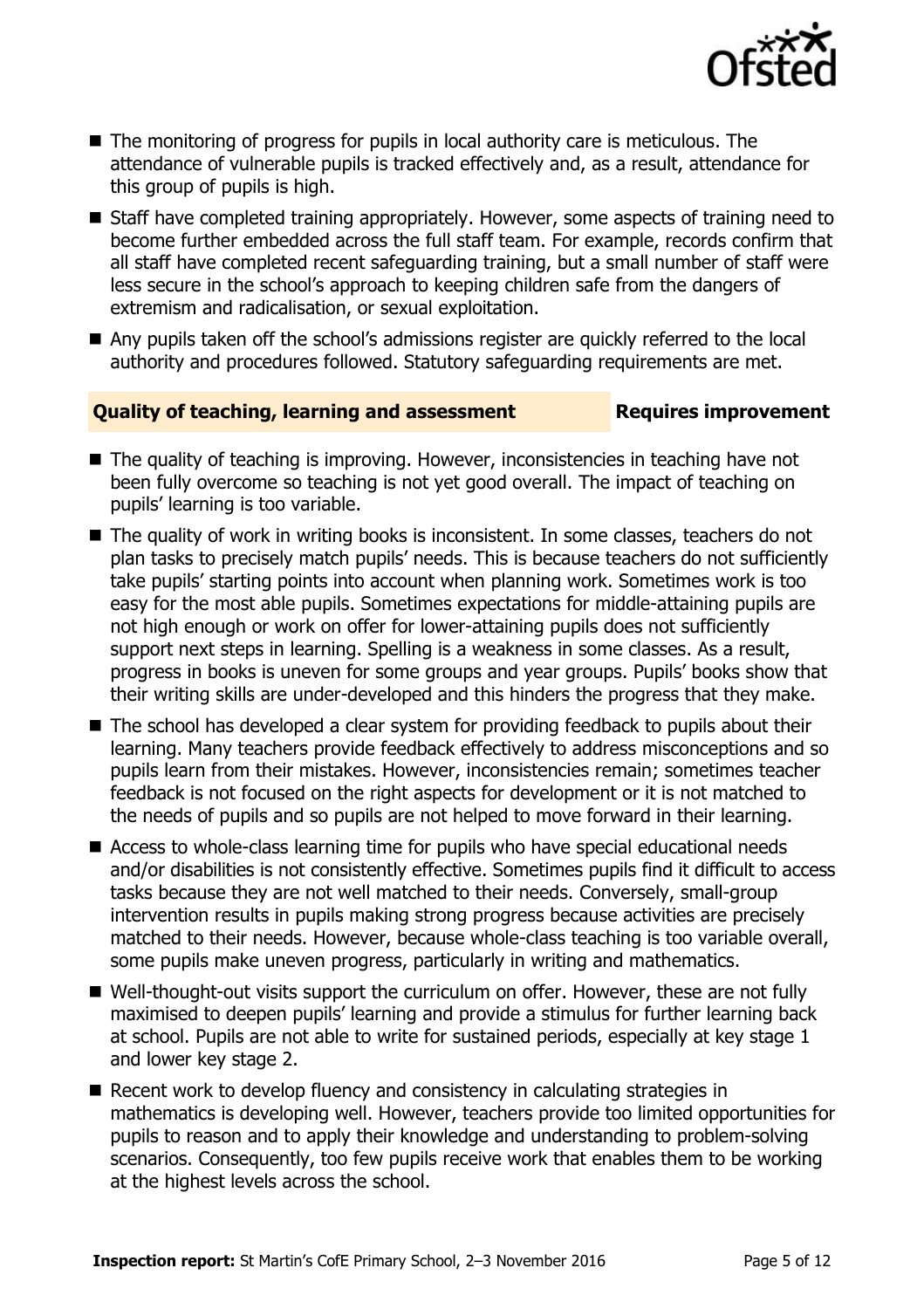

- Teaching assistants provide a range of effective support, for example in small-group interventions. However, there are occasions when teaching assistants are not fully utilised within lessons to maximise learning for pupils, and this can hinder the progress they make.
- In some lessons, phonics teaching is precise and helps pupils to move on quickly and apply learning to their early reading and writing. In other lessons, teaching is not always precisely matched to pupils' needs. This hinders the progress that some pupils make within individual lessons. Overall, inspectors found that pupils read widely and apply their phonics skills well. Most pupils demonstrate a good understanding of texts. Developing pupils' skills in comprehension remains a key focus across the school.

### **Personal development, behaviour and welfare Good**

### **Personal development and welfare**

- The school's work to promote pupils' personal development and welfare is good. The school offers a wide range of activities to support pupils' personal development and welfare in lessons. Pupils are encouraged to talk about the process of their learning and explore how to be resilient and resourceful in lessons. This results in a wholeschool culture where pupils display strong attitudes to learning.
- **Pupils are taught how to keep safe in a range of contexts that are appropriate for their** age and stage of development. For example, e-safety training has taken place this term. Consequently, pupils know how to keep safe and articulate this clearly.
- **Pupils confirm that pupil voice is respected by staff through the school council system.** They are proud to be prefects. Year 6 pupils also value their adult mentors who help them design an aspirational career plan. This helps to prepare them to make a positive contribution to society.
- The very popular breakfast club provides a calm start to the day. Pupils engage in a variety of activities, benefit from emotional and social support and enjoy the healthy breakfast on offer. Consequently, pupils have a positive start to the day and are ready to learn.

### **Behaviour**

- The behaviour of pupils is good. Pupils are well mannered and considerate to each other. They articulate how behaviour systems are used consistently across the school. Any incidents of poor behaviour are tracked closely by leaders. Pupils' challenging behaviour is well managed. Timely and nurturing support helps pupils with social and emotional difficulties to thrive.
- Overall, pupils have a real sense of pride in their work and most relish every opportunity to maximise their learning in lessons. However, on occasions, when learning is not specifically matched to needs, individual pupils' concentration can decrease. Consequently, this slows progress in parts of lessons.
- **Pupils'** attendance is in line with the national average. Historically, a few pupils have not attended school regularly enough. Leaders' monitoring of this group of pupils is robust. This, along with specific effective external support, has resulted in attendance rising.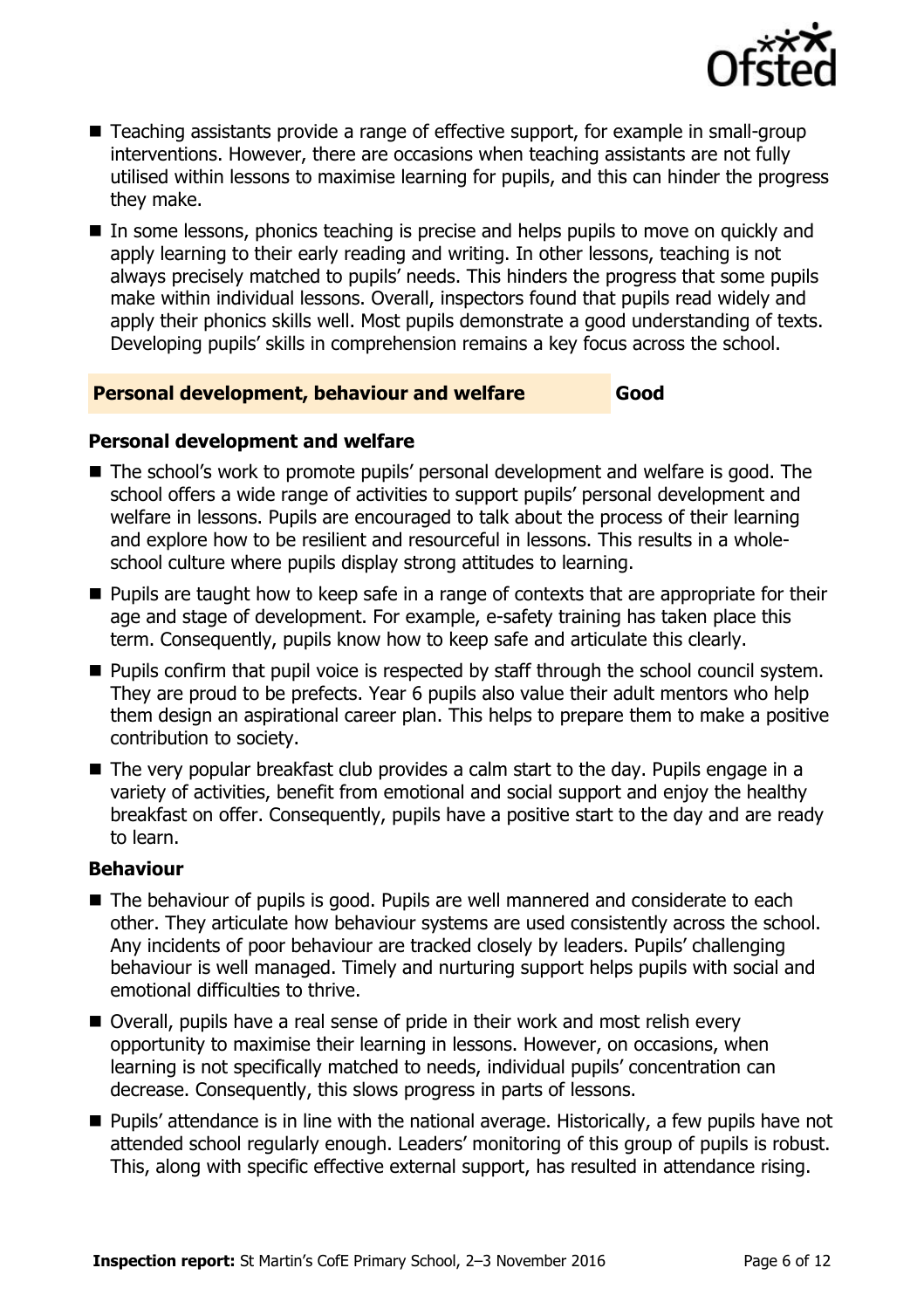

### **Outcomes for pupils Requires improvement**

- Historical weak teaching has resulted in pupils' underachievement in reading, writing and mathematics. Leaders are taking action to reverse this prior underachievement. Consequently, academic standards across the school are improving. However, in 2016, Year 6 pupils achieved considerably less well than other pupils nationally, particularly in mathematics, resulting in too few pupils being well prepared for secondary school.
- Disadvantaged pupils are making better progress than their peers in a number of year groups. However, too few disadvantaged pupils reach expected standards at the end of key stage 2. Differences in attainment for disadvantaged pupils and other pupils nationally remain stubbornly large.
- Recent intervention to support middle- and higher-attaining disadvantaged pupils is talking hold well. However, too few disadvantaged pupils achieve the highest levels of attainment.
- Standards in punctuation, grammar and spelling are low when compared to standards nationally. Although leaders are tackling this, for some pupils poor spelling is a weakness and this inhibits the quality of sustained writing outcomes.
- At key stage 1, published outcomes are in line with the national average in reading and mathematics and above for writing. However, previously lower-attaining pupils, including disadvantaged pupils, are not catching up quickly enough and this inhibits these pupils from reaching the expected standards.
- The school's specific focus on raising pupil achievement in mathematics is resulting in pupils developing greater fluency in mental and written calculations. However, opportunities to develop reasoning and apply mathematical understanding are too limited.
- In 2014 and 2015, the proportion of pupils meeting the required standard in the phonics screening check at the end of Year 1 was above the national average. However, in 2016 attainment dipped. Boys' progress in phonics from their high starting points was less secure. The gap between boys' and girls' attainment is wide.
- The school's own assessment information shows that pupils who have special educational needs and/or disabilities are making strong progress, particularly in language development and reading. However, some pupils' learning in whole-class situations is less successful because work is not planned at the right level for them. Consequently, these pupils find it difficult to access tasks. Sometimes, feedback from teachers does not help these pupils move forwards and this hinders the progress they make, particularly in writing.

### **Early years provision Good Good**

■ Outcomes by the end of Reception have been above or in line with the national average for the last three years. Children's progress is checked regularly, and assessment information is used precisely to plan new learning. As a result, children make at least typical progress across their time in early years. However, in 2016, differences between boys' and girls' achievement were evident. Leaders are steadfast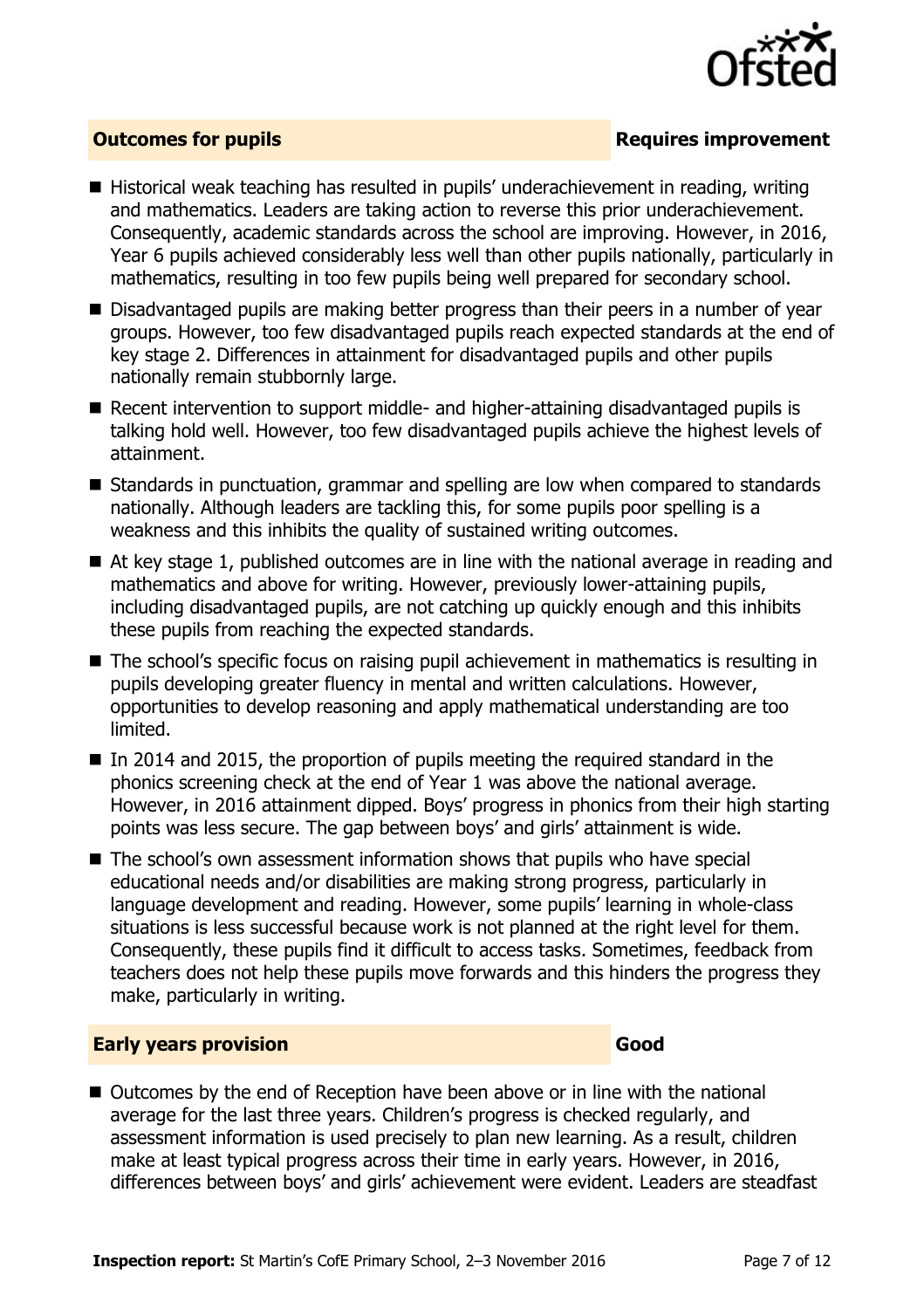

in their work to ensure that any prevailing gaps diminish quickly.

- The Nursery provides children with a positive start to school life. The curriculum here is impressive, the environment is hugely exciting and a sense of adventure prevails for children as they journey through their days. Adult intervention is precise so that children's learning moves on quickly. Children relish every opportunity on offer and they show a genuine eagerness to learn, investigate and explore. Levels of children's independence are high because adults model these skills effectively. Inspectors saw children absorbed in their learning. Effective planning also incorporates a sense of awe and wonder for children as they explore. For example, inspectors saw children squelching in the mud in their wellington boots and explaining their feelings using descriptive language.
- In Nursery, adults skilfully prompt and support children in their language development. As a result, children's progress from their different starting points is good. In particular, children who enter the Nursery with knowledge and skills below their chronological age catch up quickly.
- Reception is a nurturing environment. Children form positive relationships with adults and other children in Reception and so they feel safe and enjoy school. Children benefit from a wide range of activities across all areas of learning in the classroom and outdoors. Well-thought-out planning ensures that children are excited and well motivated to learn. Small-group, teacher-led work is precisely matched to pupils' needs and so helps children move on in their learning. Occasionally, additional adults do not consistently make use of opportunities to support and deepen children's understanding and thinking during their play.
- Leadership of early years is good. Leaders are focused on ensuring that the proportion of children making consistently high rates of progress from their starting points and the proportion of pupils exceeding the expected standard at the end of Reception in reading, writing and mathematics increase still further.
- The leadership of the child development centre is good. Leaders are highly effective in managing children's transition to their school placements. Excellent relationships between children and staff, precise individualised planning and consistently high expectations ensure that children's progress is good and children's individual targets are met. Safeguarding arrangements are effective and precisely meet the needs of individual children.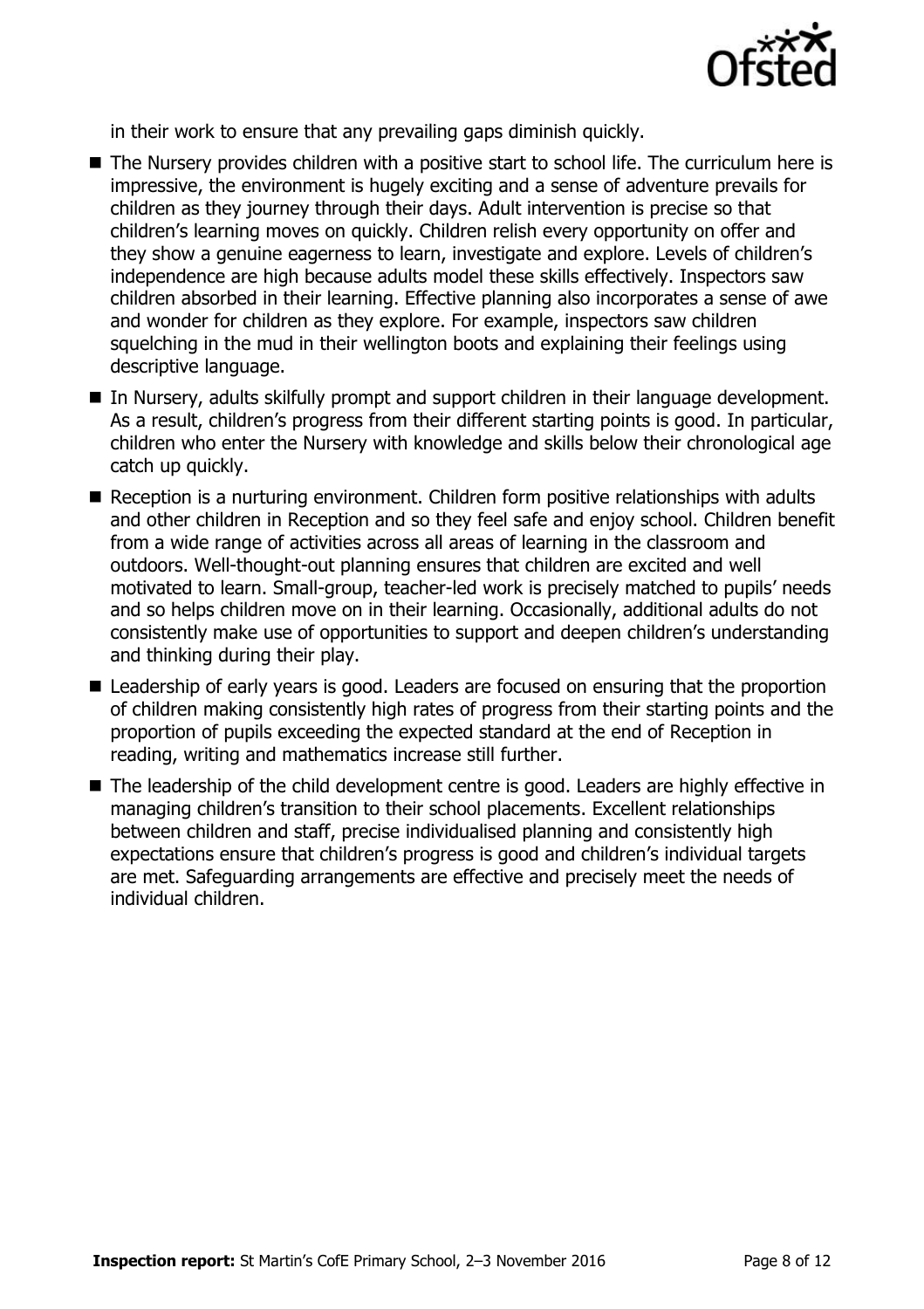

# **School details**

| Unique reference number | 140347   |
|-------------------------|----------|
| Local authority         | Cornwall |
| Inspection number       | 10019940 |

This inspection of the school was carried out under section 5 of the Education Act 2005.

| Type of school                      | Primary                         |
|-------------------------------------|---------------------------------|
| School category                     | Sponsored academy               |
| Age range of pupils                 | 3 to 11                         |
| <b>Gender of pupils</b>             | Mixed                           |
| Number of pupils on the school roll | 304                             |
| Appropriate authority               | The board of directors          |
| Chair                               | <b>Father Michael Brown</b>     |
| Principal                           | Julie Simpson                   |
| Telephone number                    | 01579 344042                    |
| Website                             | www.st-martins.cornwall.sch.uk/ |
| <b>Email address</b>                | crose@stbarnabasmat.com         |
| Date of previous inspection         | Not previously inspected        |

### **Information about this school**

- This is larger than the average-sized primary school. Some classes are mixed age.
- The school converted to academy status in December 2013 and is part of the St Barnabas Multi-Academy Trust. This is a group of six schools. There is a board made up of six directors. There is a central team within the multi-academy trust that is responsible for human resources and staff management, budget management, premises and resource management, and health and safety.
- The academy principal oversees the school's work along with that of the other five schools in the trust. She has overall responsibility for pupils' outcomes and reports directly to the board of directors. The head of school at St Martin's has responsibility for the daily running of the school.
- The child development centre on site is a specialist assessment nursery for up to 12 pre-school aged children with additional needs. It draws from a catchment across East Cornwall. This centre runs in-reach and out-reach support by a multidisciplinary team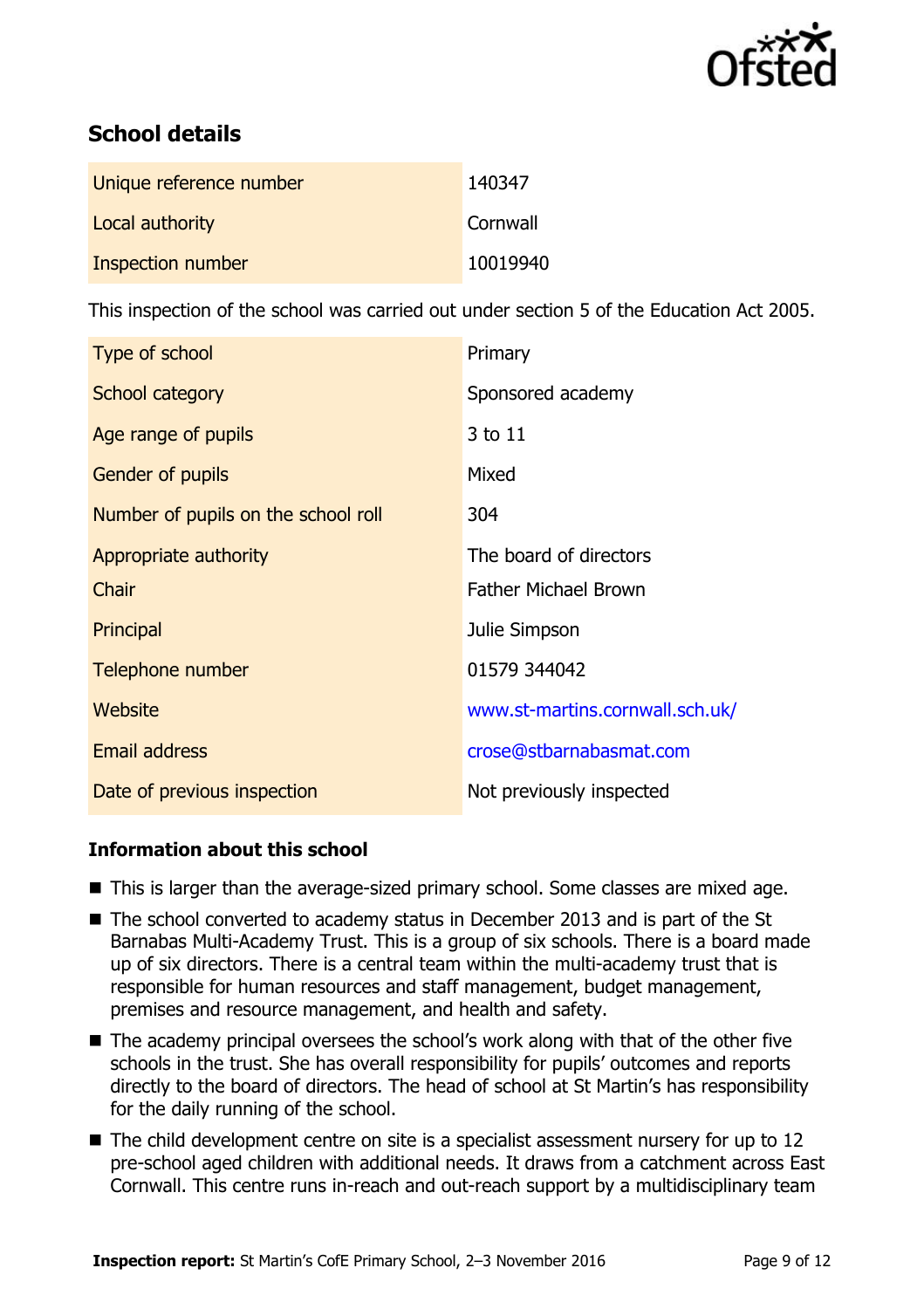

of professionals and supports the transition process for children starting school.

- There is a nursery on site and a breakfast club; both are managed by the trust.
- The vast majority of pupils are White British.
- The proportion of pupils eligible for the pupil premium funding is above the national average.
- The proportion of pupils who have special educational needs and/or disabilities receiving support is lower than the national average.
- The proportion of pupils who have special educational needs and/or disabilities with a statement or education, health and care plan is above the national average.
- The school meets requirements on the publication of specified information on its website.
- The school complies with Department for Education guidance on what academies should publish.
- In 2015, the school met the government's current floor standard which is the minimum expectation for pupils' attainment and progress at the end of Year 6.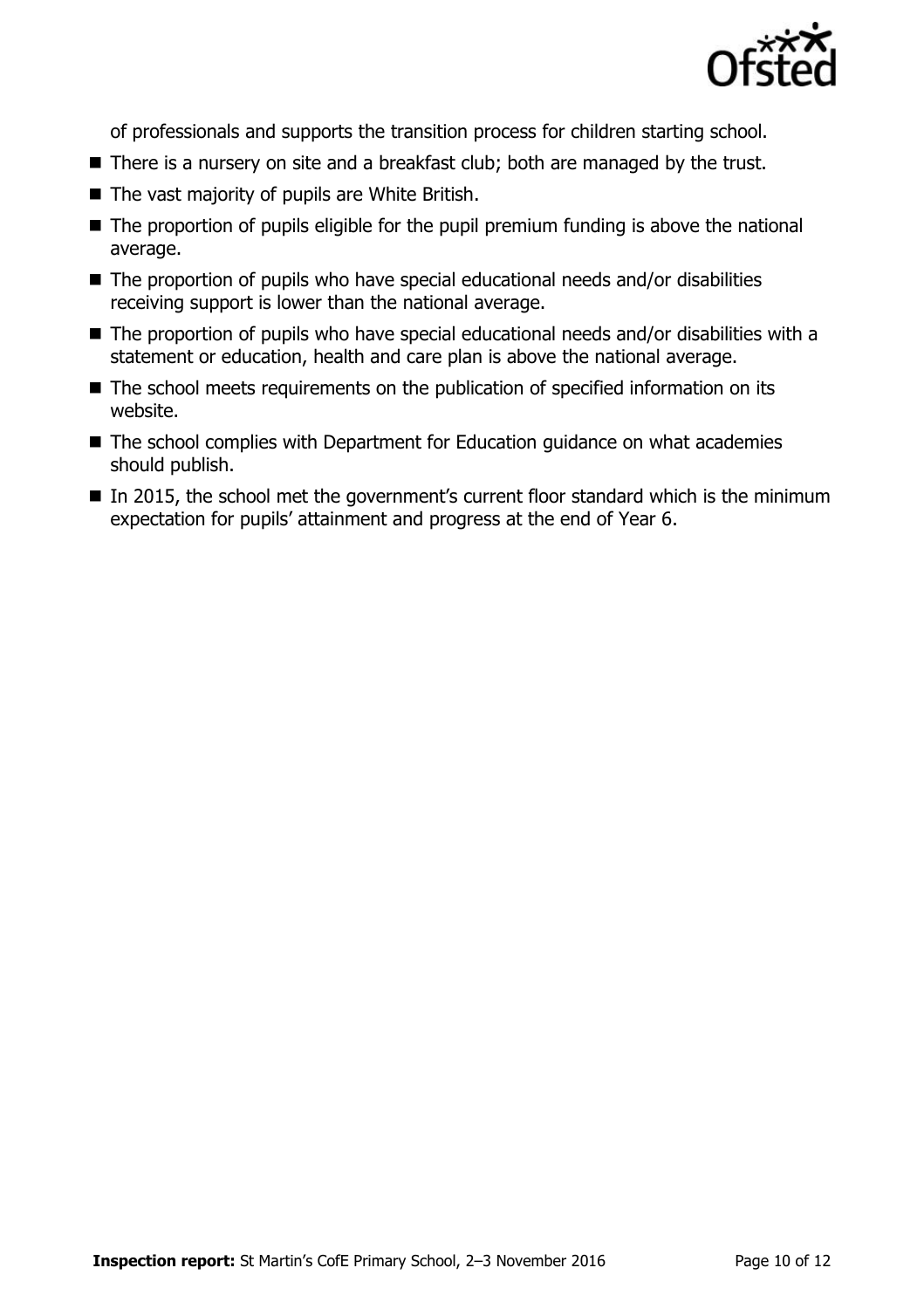

# **Information about this inspection**

- Inspectors observed pupils learning across the school. Many lessons were observed jointly with senior leaders.
- Meetings were held with the academy principal, the headteacher, the leader of the child development centre, subject leaders for English and mathematics, the mathematics leader for the multi-academy trust and the leader of the early years.
- $\blacksquare$  Meetings took place with three of the six directors and the academy improvement adviser.
- A telephone conversation took place with the director of Truro Diocese.
- Inspectors scrutinised a number of school documents, including the school action plan and the school's self-evaluation document. Records relating to behaviour and safety, attendance and safeguarding were also reviewed.
- An inspector attended two acts of collective worship.
- **Inspectors observed pupils' behaviour and spoke to two groups of pupils to seek their** views about the school. The views of other pupils were gathered during lessons, playtimes and lunchtime.
- An inspector conducted a walk around the school with pupils to look at curriculum displays, the promotion of British values and to find out how they feel about their learning and development.
- Inspectors looked at pupils' work in their books to establish the current quality of pupils' work and progress over time.
- Inspectors considered 15 responses to Ofsted's online survey, Parent View. The inspectors also considered comments provided by parent text messages and spoke to parents during the inspection. The response from one member of staff to the online questionnaire was also analysed. There were no responses to the online pupil questionnaire.

### **Inspection team**

| Julie Carrington, lead inspector | Her Majesty's Inspector |
|----------------------------------|-------------------------|
| <b>Sally Olford</b>              | Ofsted Inspector        |
| <b>Mark Ackers</b>               | Ofsted Inspector        |